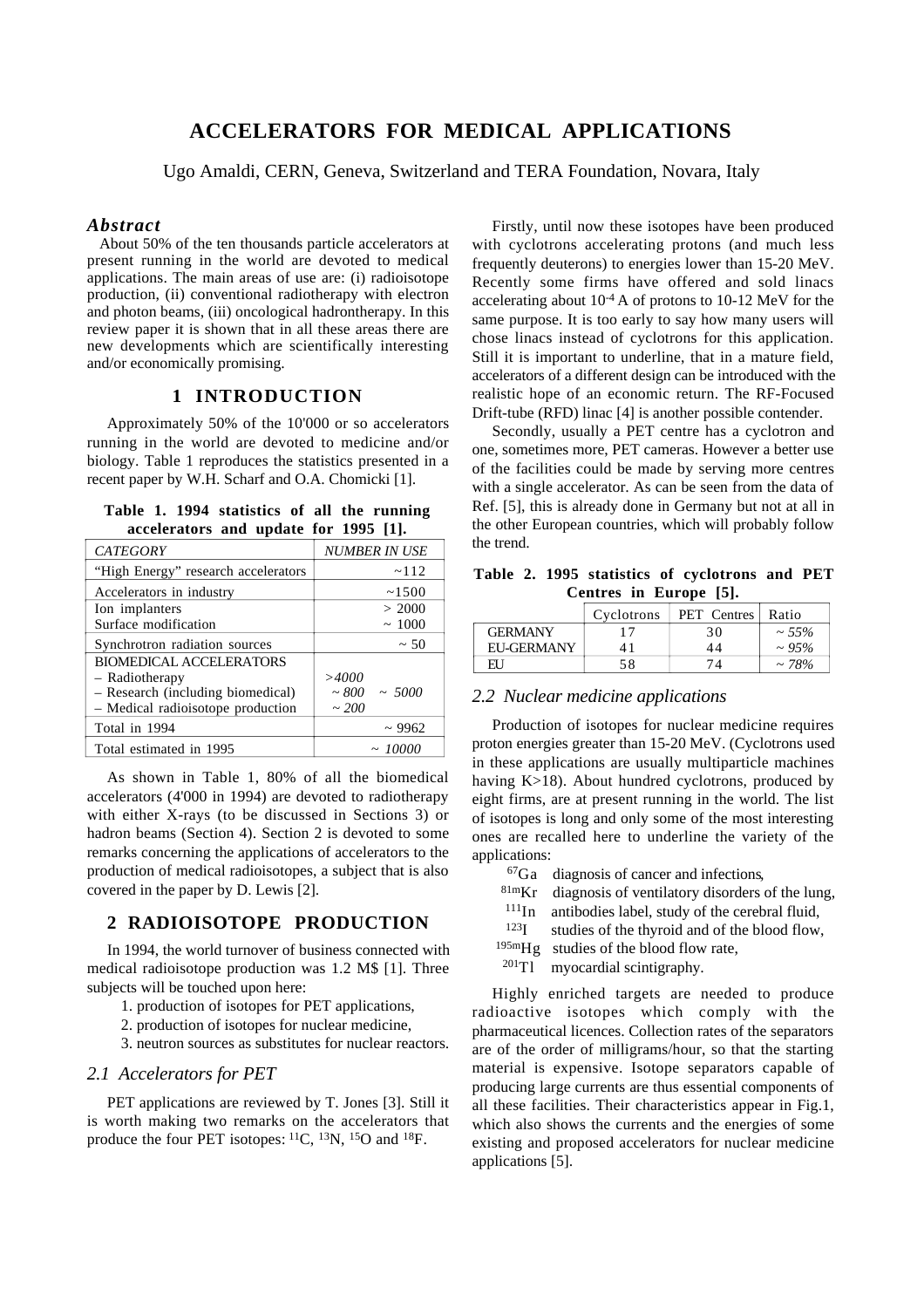

Figure: 1 Energies and currents of the separators and accelerators used for nuclear medicine ("cyclotrons") and as intense neutron sources (crosses=existing facilities; squares=projects) [6]. The closed curves indicate typical values of the parameters of these three types of sources.

Bulk radiopharmaceuticals are produced by cyclotrons which have been engineered to combine reliability with ease of maintenance. On the larger cyclotrons negative hydrogen ions are accelerated [7]. The beam powers are now of the order of 15 kW, and are ten times larger in the future nuclear medicine proposals of 100 MeV cyclotrons or proton linacs [8].

#### *2.3 Accelerators as substitutes for reactors*

At present, radiopharmaceutical production by neutron activation is carried out at reactors having large thermal neutron fluxes  $({\sim}2 \ 10^4 \text{ neutrons s}^{-1} \text{cm}^{-2})$ . These are therapeutically and economically very important sources, since about 90% of all nuclear medicine procedures utilize 99mTc, whose precursor <sup>99</sup>Mo is produced in reactors. Moreover <sup>125</sup>I and <sup>192</sup>Ir for cancer therapy are produced through neutron capture and neutrons are also utilized in Boron Neutron Capture Therapy (BNCT), for which a new line has been built with EU funds at the Petten reactor.

Many of these reactors are approaching the end of their useful life and spallation neutron sources are at present being considered for radiopharmaceutical uses. Recently spallation sources have also been proposed for energy production (Carlo Rubbia's Energy Multiplier) and for nuclear waste transmutations [9]. The challenge is the production of high-power proton beams: in the design presented by IBA (ADONIS) the energy is 150 MeV and the current is 2 mA [10]. Certainly this field will flourish in the next few years, if the necessary investments to build the first prototype cyclotrons and linacs can be found.

## **3 LINACS FOR RADIOTHERAPY WITH X-RAYS AND ELECTRONS**

# *3.1 The future of megavoltage X-ray therapy*

Electron linacs are the most used X-ray source in cancer radiotherapy (RT). As shown in Fig. 2, the rate of installation of new 3 GHz linacs has been very large, particularly in the United States, so that today about half of the 4000 accelerators used in the world (Table 1) are in the USA.



Figure: 2 Time dependence of the number of electron linacs installed in the USA and Japan. (Data from Ref. 1,11).

In the USA, the replacement of cobalt "bombs" by linacs has been very rapid: the ratio  $R =$  (cobalt sources/linacs), which was 2.5 in 1975, had gone down to about 0.6 in 1985 [12]. At present the ratio R is about 1.5 in the rest of the world while it is less than 0.5 in the States, where there is a linac for every 150 000 inhabitants. This is even too much, since it corresponds to less than the optimal value of 250 patients/year for each linac. To understand this figure it has to be stressed that electrons are used only in 10-15% of all the treatments and that with X-rays a tumour is irradiated typically 30 times (5days x 6weeks) with a total dose of about  $30x2Gy = 60J/kg$ . Thus 250 patients/year corresponds to about 7000 sessions/year; each session lasts about 15, mainly spent in positioning the patient.

In the sixties travelling wave linacs were used. From the seventies standing wave linacs in the range of 5-25 MeV and of higher gradient (about 15 MeV/m) are used. They are short and light, so that they are easily mounted on a rotating system and the patient can be irradiated from any angle. They are also very reliable, the typical fraction of time-on being 98%. They are considered to be better RT sources than cobalt bombs, both because of the higher penetration (Fig. 3) of the photons (megavoltage X-rays, in the parlance of radiotherapists) and the easier handling and disposal. The substitution will continue worldwide, so that the potential market is large, in particular if developing countries are taken into account. A single figure should suffice: only 50 linacs are at present installed in Indian hospitals [12].

### *3.2 Conformal radiotherapy*

High-energy photons have an unfavourable dose distribution (Fig. 3). Thus in a typical treatment, two opposite beams of X-rays are used so that, for a given dose to the tumour, the dose absorbed by the upstream healthy tissues is reduced. Four cross-fired beams are also used; still the contour of a regularly shaped tumour can be followed with a precision which is at best *centimetric*. For irregular shapes the situation is even worse.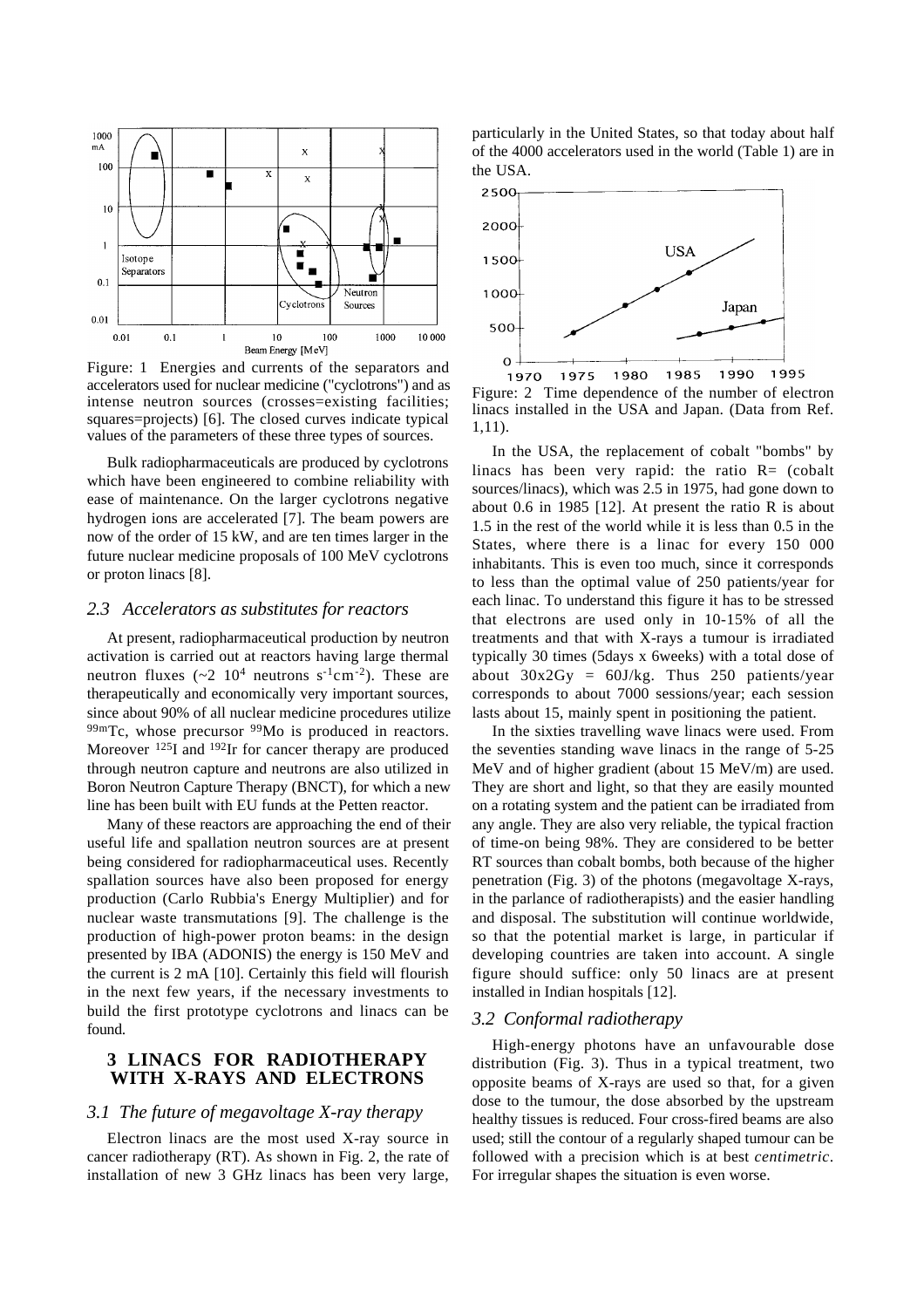

Figure: 3 Dose-depth curves in water of various beams of radiation.

Only recently multiple (up to twelve) crossing beams have been used in the so called *conformal radiation therapy* (CRT) which, based on very accurate 3D imaging and treatment planning, can follow contours with *millimetric* precision. In CRT the energy absorbed by the healthy tissues is globally the same but is more uniformly distributed over the surrounding healthy tissues than in normal RT. This is very important when the tumour is very close to one (or more) critical organs that cannot be irradiated. Since the dose to the tumour is limited by the dose that can be absorbed by the critical organ(s), in CRT larger doses can be given to the tumour. Note that a 10% increase of the dose corresponds to a 15- 20% increase in the probability of local control of the tumour: even a small increase in the dose is therapeutically worthwhile.

## **4 ACCELERATORS AND TECHNIQUES OF HADRONTHERAPY**

## *4.1 Deep hadrontherapy*

Fifty years ago, Bob Wilson remarked that the Bragg peak of monoenergetic protons (shown in Fig. 4) and of other charged hadrons, easily allows what is now called a "conformal" treatment of deep sited tumours [13]. To reach 25 cm in soft tissues the kinetic energy of the protons has to be at least 200 MeV. For carbon ions, the most used hadrons after protons, one needs 4500 MeV, i.e. 375 MeV/u. Since the width of the Bragg peak of monoenergetic particles is very narrow, to irradiate thick targets the energy of the charged particles has to be modulated in time either by an absorber of variable thickness or by changing the energy of the accelerator.

With a *Spread Out Bragg Peak* (SOBP) of 8-10 cm, the distall fall-off of the dose takes place in 2-3 mm and the surface dose for proton (carbon ions) is typically 70% (50%) of the peak dose at 20-25 cm depth. These conditions are much more favourable than those of X-rays (Fig. 3). Due to the convenient *macroscopic* energy distribution, a truly conformal radiotherapy can be performed with only one or two directions of incidence of the charged hadron beam. Moreover the total energy delivered to the surrounding healthy tissue is definitely lower than in X-rays conformal radiotherapy (CRT). This allows an even larger tumour dose than in CRT for sites which are surrounded by critical tissue, as in the brain.

What about neutral hadrons? Neutron beams have been used in Berkeley since 1938 for oncological treatments [14]. Indeed, about 50 MeV protons are sufficient to produce fast neutrons which, however, have a depth dose distribution not very different from megavoltage X-rays (Fig. 3). The advantage is that the deposition of energy is due to very low energy protons, which have a much larger stopping power (or LET=*Linear Energy Transfer* ) than the electrons set in motion by high-energy photons: more than 100 MeV/cm instead of a few MeV/cm. As a consequence of the different *quality* of the radiation field, neutrontherapy is suited to treat *radioresistant* tumours, i.e. the slowly growing hypoxic tumours which are insensitive to both X-rays and protons and represent about 10% of all tumours treated with X-rays. Neutrontherapy, after the treatment of about 18000 patients, is at present being given up because this most useful *microscopic* feature is more than counterbalanced by the unfavourable *macroscopic* dose distribution. On the other hand, light ions, and in particular carbon ions, have the dual property of a favourable dose distribution (crucial for a conformal radiotherapy) and of a large LET (necessary for the cure of radioresistant tumours).

At the end of 1995 about 16000 patients had been treated with proton beams over the world [15] and about 100 with carbon ions at HIMAC (Heavy Ion Medical Accelerator Centre) in Japan [16]. The pioneering work done in LBL with helium ions (about 2000 patients) and neon ions (about 500 patients) was discontinued in 1992 [17]. As mentioned above, nowadays carbon ions  $(Z=6)$ are considered to be better suited than helium  $(Z=2)$  and neon  $(Z=10)$  ions for the treatment of radioresistant tumours, because the LET (which for a given velocity is proportional to  $Z^2$ ) is less than 100 MeV/cm at the entry point (so that in the first traversed layers they behave roughly as X-rays and protons) but is definitely larger than 100 MeV/cm in the SOBP which covers the tumour.

Protontherapy of eye melanomas, requiring 60-70MeV protons, is performed in many, including European Union (EU) centres. Deep seated tumours are treated in one dedicated hospital-based centre (at the Loma Linda University Centre in California [18]) and in ten centres which originally were, or still are, nuclear research centres:

| <b>CPO</b>   | Orsay,             | GWI         | Uppsala,    |
|--------------|--------------------|-------------|-------------|
| <b>HCL</b>   | Boston,            | <b>ITEP</b> | Moscow.     |
| <b>IUCF</b>  | Indiana,           |             | JINR Dubna. |
| <b>LINPh</b> | St.Petersburg, NAC |             | Faure,      |
| <b>PMRC</b>  | Tsukuba.           | <b>PSI</b>  | Villigen.   |

It is seen that only two of them are in EU (CPO and GWI). The HIMAC facility in Chiba (Japan) is fully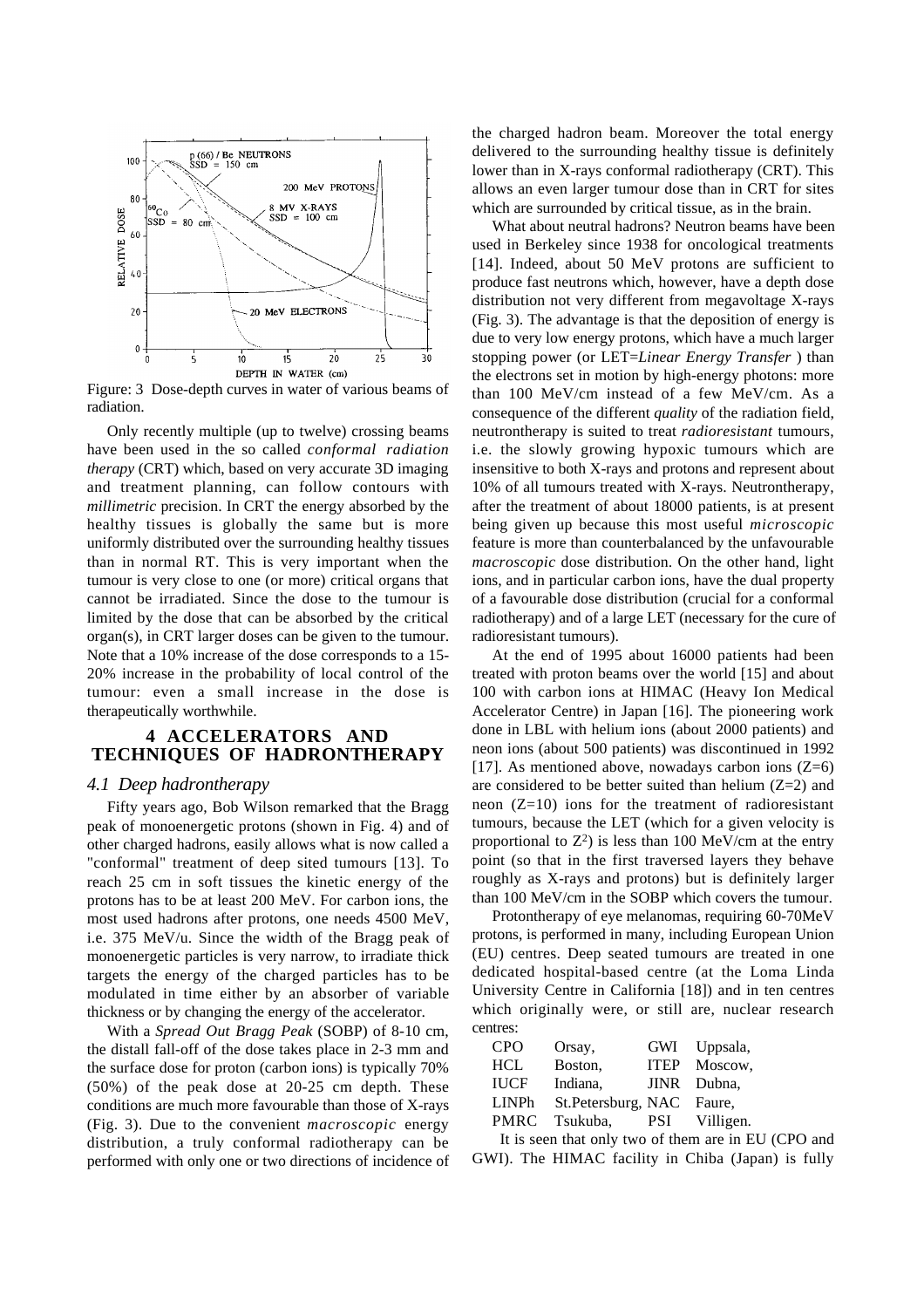dedicated to ion therapy [16]. Together with Loma Linda, this is the only hospital based dedicated hadrontherapy centre. As discussed in Subsection 4.3, in the next years the situation will change, in particular outside Europe.

#### *4.2 Beam spreading systems*

Fig. 4 represents the two methods adopted for conformally irradiating a tumour target :

(i) By widening the beam with an absorber, which acts as a scattering medium, a funnel of charged particles is produced, as done for the neutral photons used in RT; collimators and absorbers are used to shape the field.

(ii) With two dipole magnets, a pencil beam is directed in the chosen direction and the target is irradiated by moving the pencil beam and varying its energy.



Figure: 4 "Passive" and "Active" beam spreading systems. An active system can be based either on *raster scanning* (as in TV) or on *voxel scanning*.

For the about 20000 patients treated so far with charged hadrons only passive beam spreading systems have been used. They are installed at the end of the beam transport system. In all centres these lines are fixed, while in Loma Linda they are the last part of three 10 m high *rotating isocentric gantries,* which allow irradiation from any angle. The alignment procedure is long: typically 20- 30 minutes. Active systems have been recently tested in PSI and GSI and will be used on patients towards the end of 1996. At PSI a compact gantry and a voxel scanning system for protons has been constructed [19], while the carbon beam of the GSI synchrotron will be used to irradiate patients with a horizontal raster scanned pencil beam [20]. In future all facilities will have active spreading systems, but medical doctors still prefer the passive method which is proven and guarantees a uniform irradiation in the transverse plane. Active systems will have to be very reliable to be accepted.

### *4.3 Potential patients and new funded centres*

In Europe  $(3.2 \ 10^8 \text{ inhabitants})$ , about 50% of all the tumours are irradiated with high energy photons. This corresponds to about 600'000 new X-ray treatments per year, which implies about 60'000 patients with radioresistant tumours, who could profit from iontherapy.

To substantiate this large figure many clinical trials are needed at HIMAC, GSI and possibly other new iontherapy centres. For protontherapy solid results exist for brain, eye, spinal cord tumours and a few other sites. Salivary glands, prostates and cervices have also been treated. A conservative analysis made in the framework of the TERA programme (described in the *Blue Book* of Ref.[21]) concluded that about 5% of X-rays patients would profit (i.e. about 30'000 in Europe). In a study for Europe Gademan obtained much larger figures: 280'000 patients, of which about 25'000 first priority cases [22]. Since a multigantry centre can treat about 1000 patients/year (each one for 20 sessions lasting 20-30 minutes each) one conservatively concludes that in Europe there is space for at least *twenty* protontherapy centres aiming at improving the local control of tumours close to critical organs. But to be *economically competitive* with CRT, as shown by P. Chauvel et al in the *Green Book* of Ref. [23], the cost of protontherapy should be about 1000 DM/session, which implies an investement not larger than 20 MDM for the accelerator and three gantries; present costs are about 50% greater. This is a worthwhile technical challenge.

By the year 2000 there will be at least three new dedicated facilities for protontherapy. Two of them (one in the USA and the other in Japan) are based on the cyclotron designed by IBA [24]. For the Japanese tender IBA has teamed with Sumitomo(SHI). The American Centre (NPTC) will have two rotating gantries; it is being built in Boston by Mass. General Hospital (MGH) and utilizes all the knowledge collected at the Harvard cyclotron.

The third funded proton accelerator is of novel design and will be built in Rome with funds from Istituto Superiore di Sanita' (the Italian National Institute of Health). The 3 GHz proton linac has been designed in the framework of the TERA Collaboration under the leadership of M.Weiss [25,26] and solves the challenge of accelerating low-energy protons with a high frequency linac, in itself a scientifically interesting problem.



Figure: 5 The low current 3 GHz protontherapy linac to be constructed in Rome by ENEA,ISS and TERA under the direction of L. Picardi (ENEA).